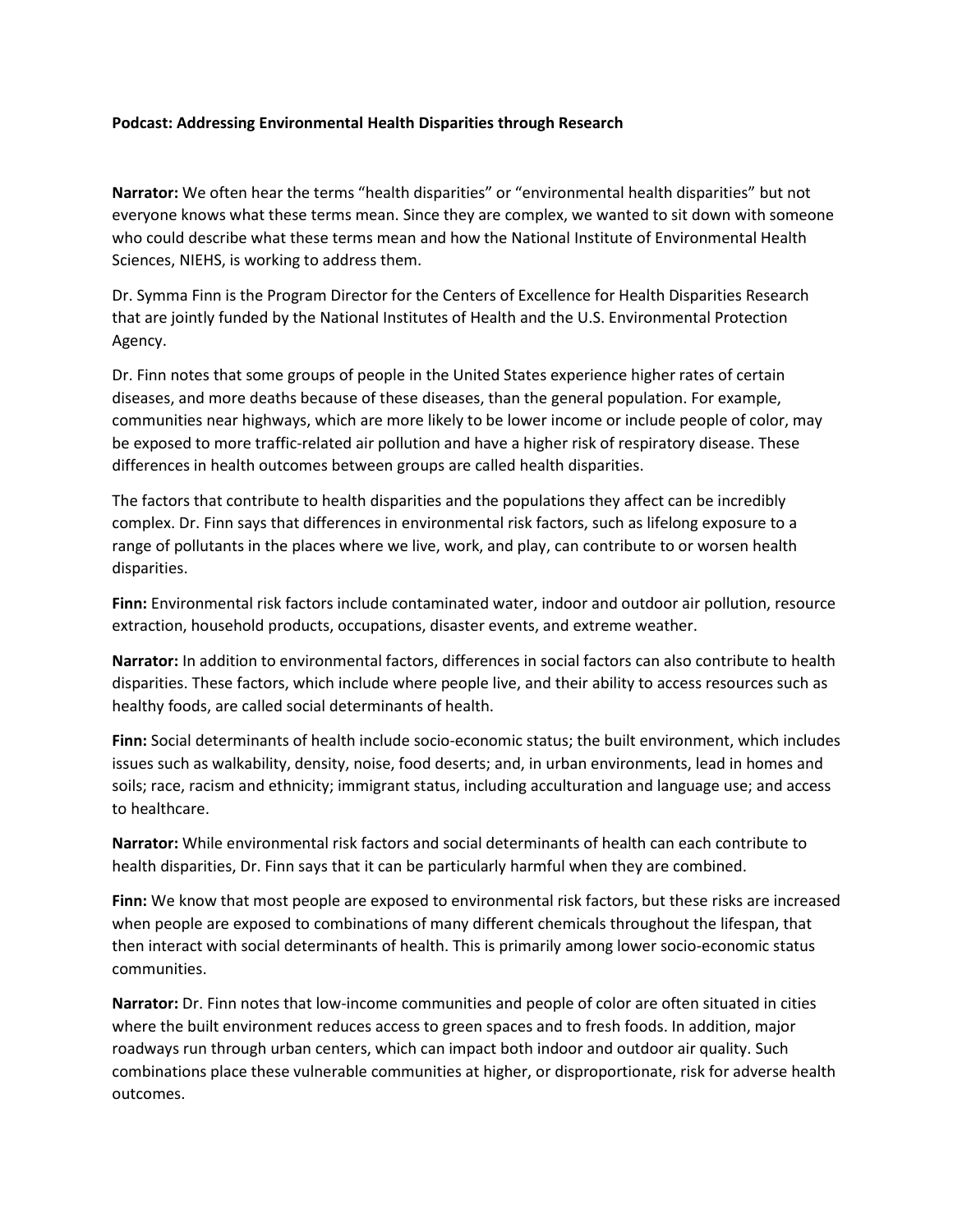NIEHS works with grantees and their community partners to address environmental health disparities and to improve human health and wellness through different programs and initiatives.

**Finn:** NIEHS has several dedicated programs that focus on translational science, that examines and characterizes these multiple and lifelong exposures and then translates those findings into public health actions. Key among those programs is the Environmental Health Disparities Centers which we co-fund with our sister institute, National Institute of Minority Health and Health Disparities, and EPA.

**Narrator:** These centers prioritize community engaged research approaches, which Dr. Finn says are vital to understanding and reducing environmental health disparities. By working directly with impacted communities, researchers can benefit from the local knowledge of their community partners, and are better equipped to translate research to action. These partnerships also increase the community members' understanding of connections between their environment and their health.

**Finn:** We really believe that the best environmental health disparities research is deeply communityengaged. Scientists want to answer scientific questions about exposures; communities push scientists to answer questions in a way that leads to solutions for their exposures and their health concerns.

**Narrator:** Dr. Finn says that one key challenge in addressing health disparities is moving from focusing on individual behavior changes towards changes at the community, regional, or national level that will reduce the impact of the many factors contributing to health disparities.

NIEHS grantees are partnering with impacted communities to inform this kind of large-scale collective change, which Dr. Finn stresses as critically important. She says that environmental health disparities research is about understanding the reasons some people are disproportionally exposed to environmental conditions that can harm their health, and that environmental justice is the action of addressing those inequalities.

**Finn:** It's the community members who raise the issues of environmental justice and ultimately are the ones who are suffering from environmental injustice. And so by involving them more deeply in the research, they have the information and the data, and, hopefully, the tools to promote justice within their communities, well beyond what a research study is intended to do. So, we're trying to give community members tools so that they can take both scientific findings and their own need for justice and act on it on their own.

**Narrator:** Dr. Finn says another benefit of community-engaged research is that it can get youth actively involved and help stimulate their interest in science, technology, engineering, and math. Involving youth also promotes sustainability in these projects, encouraging involvement from future generations.

**Finn:** Our leadership has fully embraced the public health implications of environmental health science research. And, so, I and my colleagues are proud to work here because we do believe that we are making effective use of science to address societal issues of incredible importance. We are proud to work for an institute that has fully embraced the notion of addressing environmental health disparities and environmental inequities.

**Narrator:** Thanks to today's guest, Dr. Symma Finn, for joining us. You can learn more about environmental health disparities and the work NIEHS is doing to address it by visiting our website at [niehs.nih.gov/podcasts](http://www.niehs.nih.gov/news/podcasts/).